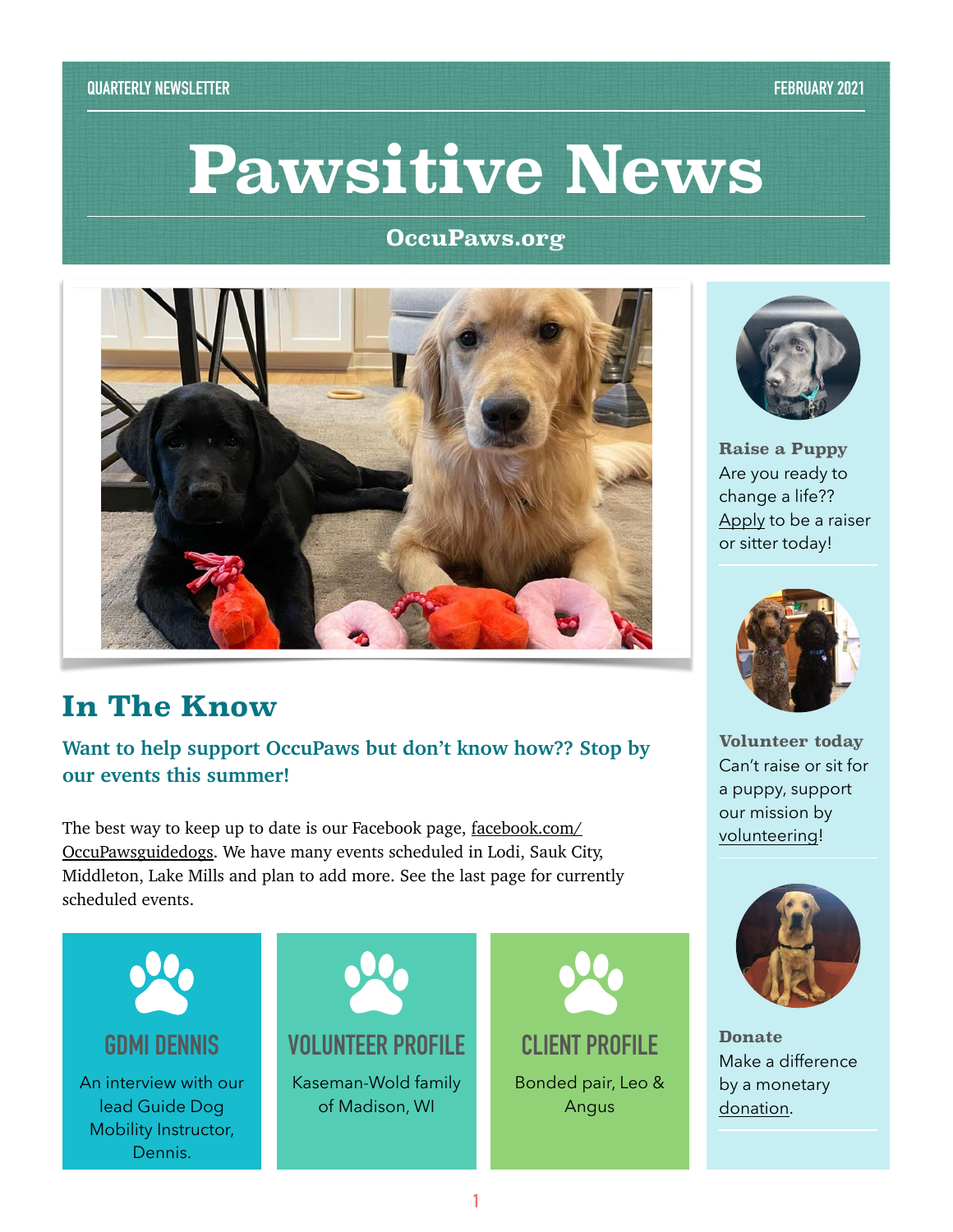## **Interview with GDMI Dennis**

#### **Dennis Walker: Determination Personified**

After an OccuPaws dog has been socialized and trained in basic commands by a half-dozen or so volunteers, the real work begins. GDMIs - certified Guide Dog Mobility Instructors - evaluate the dog, complete their harness training, and match them with a blind person.

OccuPaws' lead GDMI (who does most of the evaluating and who supervises the other GDMIs) is Dennis Walker. Which raises the question, *who is Dennis Walker*?

Dennis decided at the age of ten that he wanted to be a vet. As a kid he had gerbils, rabbits, parrots, dogs and cats. He lived in Westchester County, NY not far from **Guiding Eyes to the Blind**, and he often encountered dogs being trained. But it was his visits to the vet that really floated his boat.

By the time he graduated from high school, he decided he didn't want to be a vet after all. He hated school, and the thought of spending the better part of a decade in college didn't interest him. So, naturally, he moved to Oregon and worked as a housepainter.

The thing is, it rains a lot in Oregon, so he had a lot of time on his hands. Eventually, he realized he needed to find a different field of work, so he turned to the local library, where he spent many hours scouring through books, looking for a new career. Finally, he found information about



## **"They laughed at him!"**

**Moorpark College** in southern California, which specialized in exotic animal training (think primates and large cats). In 1992, he applied, was accepted, and spent two years, seven days a week, living with and caring for animals in what was essentially a zoo, while taking academic courses. He was on a trajectory to work with **Animal Actors of Hollywood** (with whom he'd been volunteering), until his gut told him it wasn't the right path for him. He didn't like that the animals were basically merchandise. He tells the story of a black panther, isolated in its cage for two years without an acting contract, and whose lock had rusted from disuse.

After contemplating what to do next, he recalled the guide dog trainers he'd seen as a kid. He approached **Guide Dogs for the Blind**, the largest organization for training GDMIs, but they discouraged him, saying they had a long, long waiting list of applicants and he had little chance of getting an apprenticeship. Then he heard that the organization was planning on opening a **new campus in Oregon**, and he decided he would move back to Oregon, and somehow make them take him in.

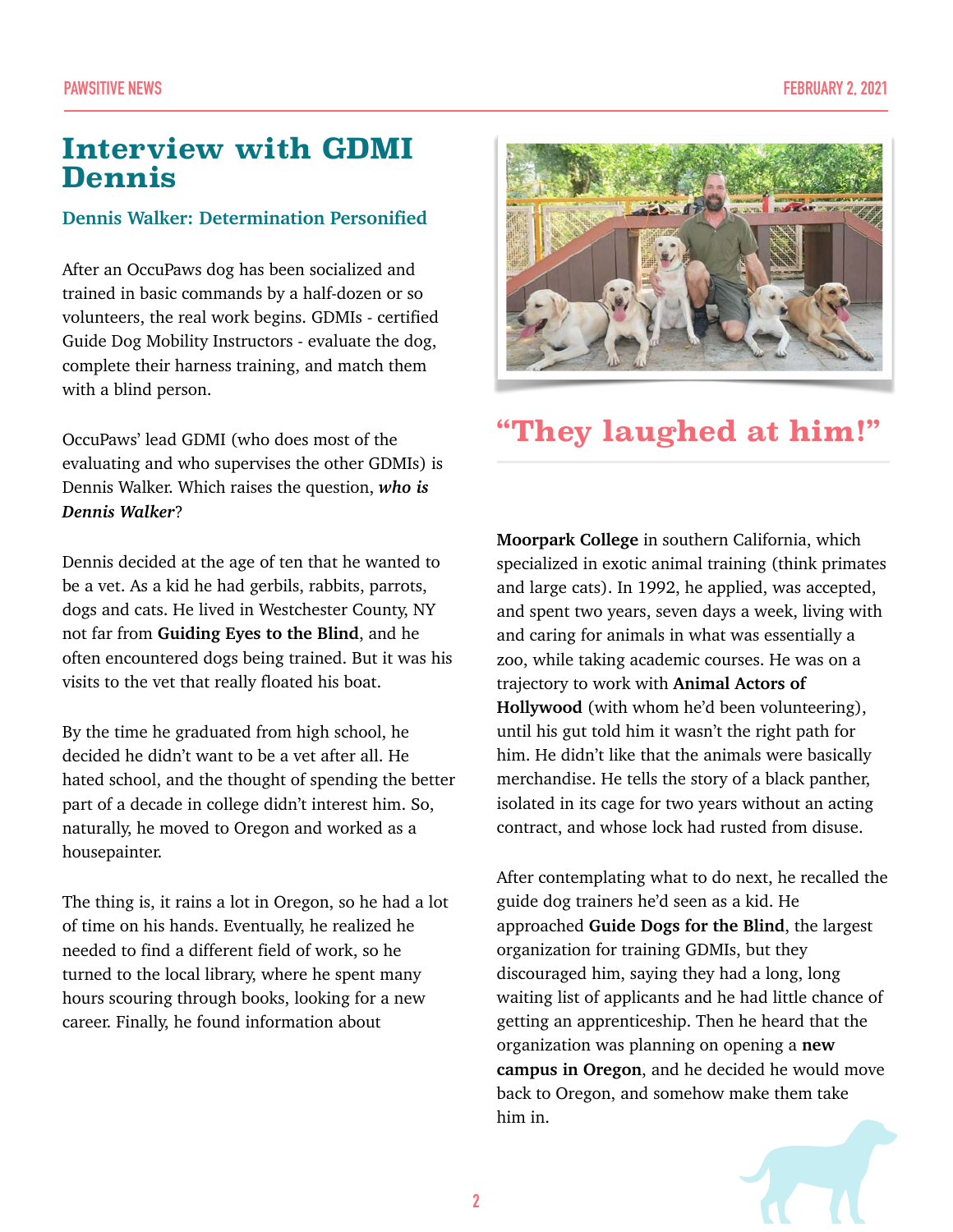He learned where the new campus was going to be built and kept an eye on it to see if work had started. After a year or so, he noticed some trees had been cut down. He learned they had rented an office nearby, so he went to the office, introduced himself and told the managers that he was going to get an apprenticeship and become a GDMI. **They laughed at him**. He kept going back and they kept laughing at him. When construction was finished, he filled out an application to work in the kennels, telling the people who hired him that they would eventually give him a GDMI apprenticeship. It took another year and a lot of kennels to be cleaned out, but through his persistence he was offered an apprenticeship. After completing the three-year program, Dennis Walker was a GDMI.

Dennis now works as an **independen**t GDMI, one of the most respected in the country … and beyond. In 2019 he spent several months working with dogs in **Hong Kong** and was scheduled to work in **Uruguay** for part of 2020 before, well, you know. Nonetheless, he's been honing his international bona fides through Zoom.

It takes commitment to do what we do as OccuPaws volunteers. It's nice to know that the end product of our work is handed off to someone who is perhaps the most committed of all.

*In the next newsletter, Dennis will share his thoughts about what he looks for when he evaluates an OccuPaws dog for harness training, and how he matches them with a blind client.*

## **Volunteer Profile: The Kaseman-Wold's**

#### **These Kids Started as Raisers At a Young Age**

Your name and where you live: Beth, Peter, Ella (14) and Clara (11) Kaseman-Wold Madison, WI

**Tell us about yourself**: Peter's an arborist and we homeschool. The kids have always loved animals. During 2020 we added two goats and a house rabbit to the cats and gerbils. We don't have a pet dog. When Ella turned 7, we became volunteers for the Humane society and Ella and Clara helped a stray deliver 8 puppies in our laundry room. I thought we could check dogs off the list, but two years later Ella told me the ONLY thing she wanted for Christmas was a puppy. She was SERIOUS. I wanted another volunteer project, so when I saw the OccuPaws billboard, I knew I had to learn more! The first class both kids showed a lot of interest and way more skill than I, so we kept going.



**How long have you been involved with OccuPaws?** It's 5 years this month. I thought it was going to be a passing phase, but the longer we do this, the more we learn and the more we want to learn. We love being part of this community and sharing dogs with so many people. We had Topaz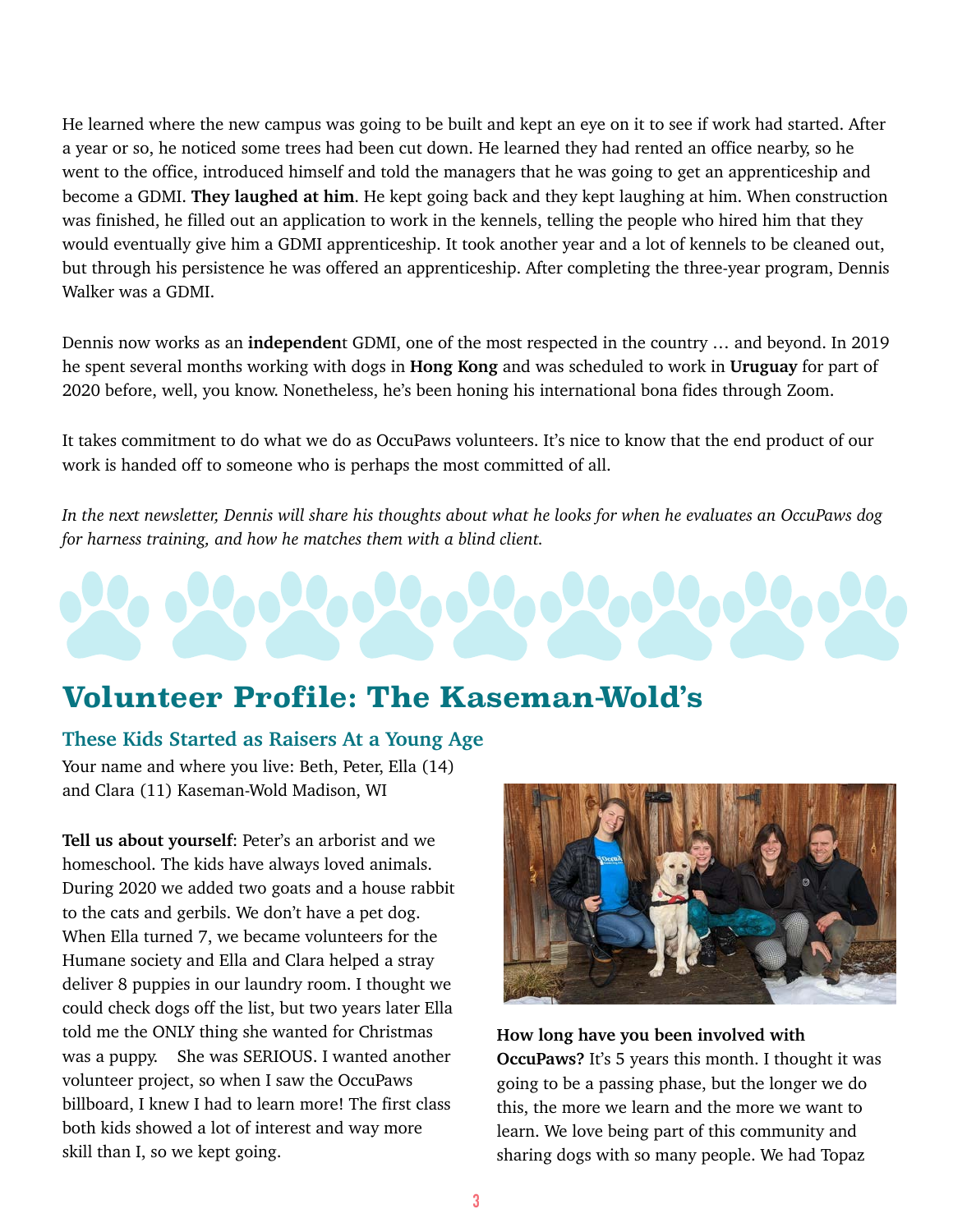right up until we took her to the airport to meet her GDMI (Guide Dog Mobility Instructor). Now it's fun to see her working (and relaxing) on Facebook (thanks to Susan!).

**Are you a raiser, sitter or both?** Both. The kids really love it when we have two dogs at once. It can be pretty wild and crazy, but also an opportunity to practice training dog reactivity, etc.

**How many dogs have you had?** Weston is #11 for us to raise. We lost track of how many we sat for. :)

**How many of those dogs have graduated and become working guide dogs?** Only Topaz so far, but we had Lava from 7 weeks to 7 months and she's in college now! We also had Newton before he went to prison and now he's with a GDMI as well. Watching the GDMI video clips on Facebook shows us how much some of these dogs WANT TO WORK!

**Any favorite stories?** Tesla as a tiny pup on the swim deck. She was SUCH a magnet I had to hide her or the kids wouldn't focus on their swimming.

Wonder refusing to potty train. I put him and Ella in the x-pen and turned on the 2016 Olympics for hours. That way he destroyed toys but didn't potty on the floor or mess up the house! :) When we went to class, he looked mellow compared to Wrigley and always came home tired after playing with his brother. :)

Clara learning to speak poodle from Faith at Boston Store Community Days. Don teaching Ella to groom poodles when we had Quinn. Potty training Lava in -50 windchill. She was SO quick and then jumped on our boot to let us know she was done and wanted to go in.

**How did you learn about OccuPaws and why did you decide to get involved?** The first time I heard about OccuPaws was when Barb and Mark did a demo at a homeschooling support group meeting in 2011. Mark and Barry led blindfolded Ella (age 5) around a park. Ella loved it. Clara was a baby then, but a billboard reminded me about that experience when they were older. We also love the prison program. Ella would like to help with that as soon as she's old enough.

Thinking back to how little we knew when we got our first dog and how patient and helpful Barb, Mark, Sue and so many others have been with us as we've grown. I am NOT a natural at this. Thanks for all the patience. We've learned a lot from dogs and people of all ages!

**What do you enjoy most?** Getting to know all the dogs and all the generous people helping to make a difference in the world. Hearing the GDMIs and clients share stories about what happens after we're done with the puppy raising. Being a part of a group where my kids are judged for their dedication and hard work, not their age.

There have been some tears when we had to say goodbye, but we always know these dogs will be well loved and Sue or Kris will have another sweet dog for us soon! Ella pointed out recently that we haven't had to say goodbye to a dog who's gotten old because we're always getting another young one.

**Any advice or comments for our newer volunteer raisers and sitters?** Don't worry! It was so overwhelming for me at first, but if you can meet up with an experienced raiser or attend a class, do it. Once you learn to connect with a dog and train "under," it's in you for life. Watch the Facebook recordings of OccuPaws classes. We're so lucky to have such amazing trainers and it's exciting to learn from the new research about dog training.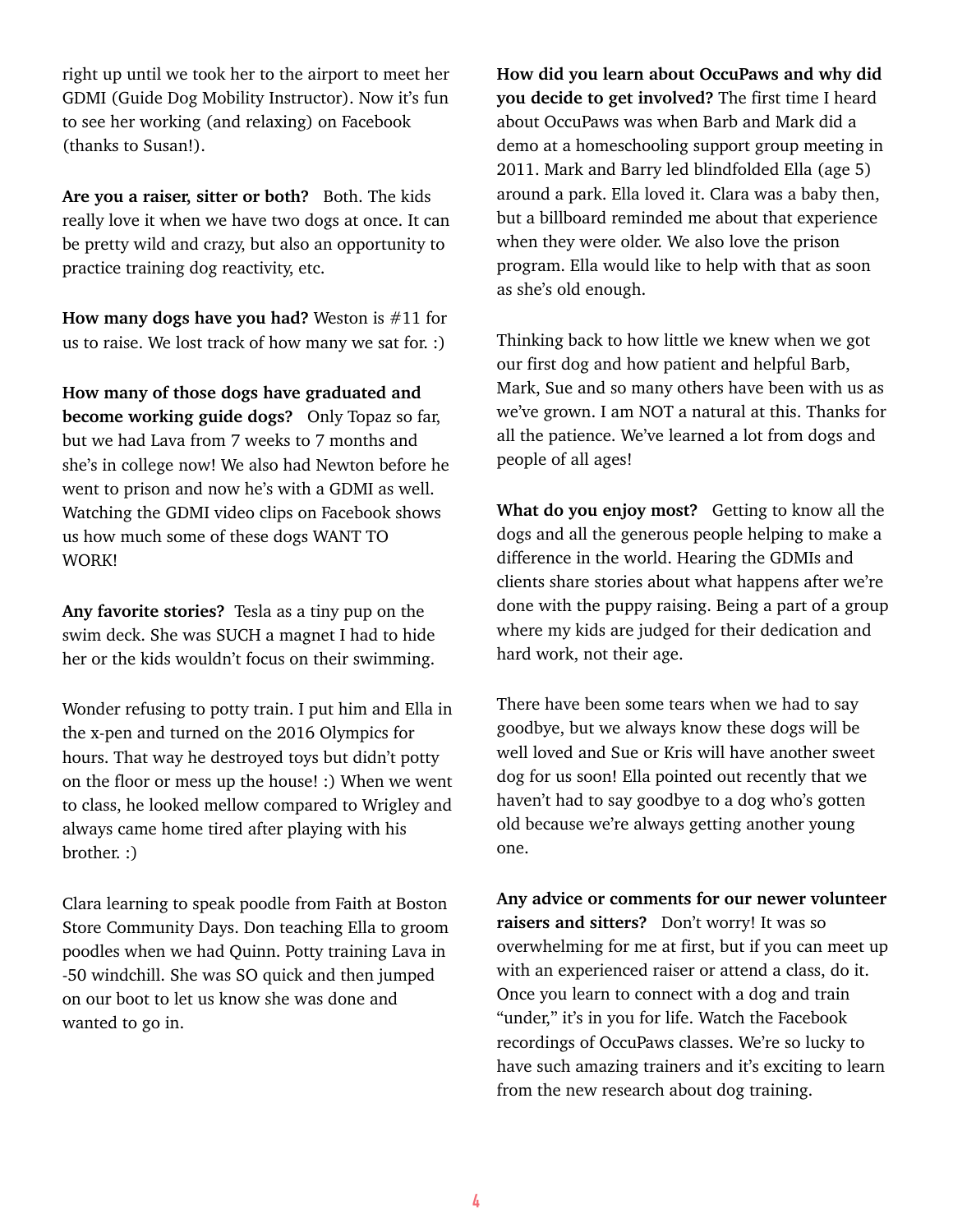## **Leo DeWane and His Best Friend Angus**

### A bonded pair

#### **Where do you live and describe your**

**neighborhood**: I live in the suburb of the Town of Waukesha WI. It is an old sub-division with mostly 3/4 acre lots, no sidewalks but close enough to some services to walk to. Most roads are quiet, but some have a fair amount of traffic. My Best Friend Angus and I walk confidently along these streets due to his good training and our trust in each other.

**Tell us about yourself:** I was working when my visual issues started. I owned a small business with 10 to 12 employees. I eventually couldn't go to job sites unless careful with my cane and assistance. Operating the company was made easier for me when Angus was provided to me. I was able to go to job sites and on sales calls with more confidence with my Angus. I continued to successfully operate my business and ultimately retired a couple of years ago. I now have a property in northern Wisconsin I frequent, and Angus still leads me well once again on roads with no sidewalks etc. My freedom of movement on my own with Angus was a remarkable change compared to the use of a cane.

**Tell us about your Guide Dog:** Angus is a 10-yearold Black English Labrador retriever and my first guide dog. He is a large male dog at almost 90 lbs., many think he is overweight, but he really is in pretty good shape, he just carries his weight well. He is older than most guide dogs and is showing his age in his desire to work but when we work together his performance is still consistent providing fine assistance and attentiveness with few errors. Over the years I have had the pleasure of also allowing him some freedom at the lake swimming and playing like any other dog. What is truly amazing is how I can let him run and play but once I call him and tell him to get dressed (put on the



guide harness) it is like he punches in on the clock and he becomes all business and ready to work. He is nearing retirement and I can only hope to be blessed with another working dog as loyal and reliable as Angus in the future.

**How has your OccuPaws guide dog changed your life?** Angus not only helped me to be free to walk and move around in stores and other establishments he also helped me with my feelings of isolation and depression. As a sighted man losing sight, I lost my confidence and I recessed into myself not wanting to do anything but with Angus I found my way out of the "darkness" and live a more positive outlook with a social life.

**What is something unusual that you have done with your guide dog?** We have traveled the country, been in ST. Thomas at a resort where he had a rare protective behavior moment with huge iguanas as we were getting on a ferry. I think the most unusual place I have taken Angus is to Disney World on a ride "It's a small world". He seemed to be enthralled with the animated characters but calmly watched them.